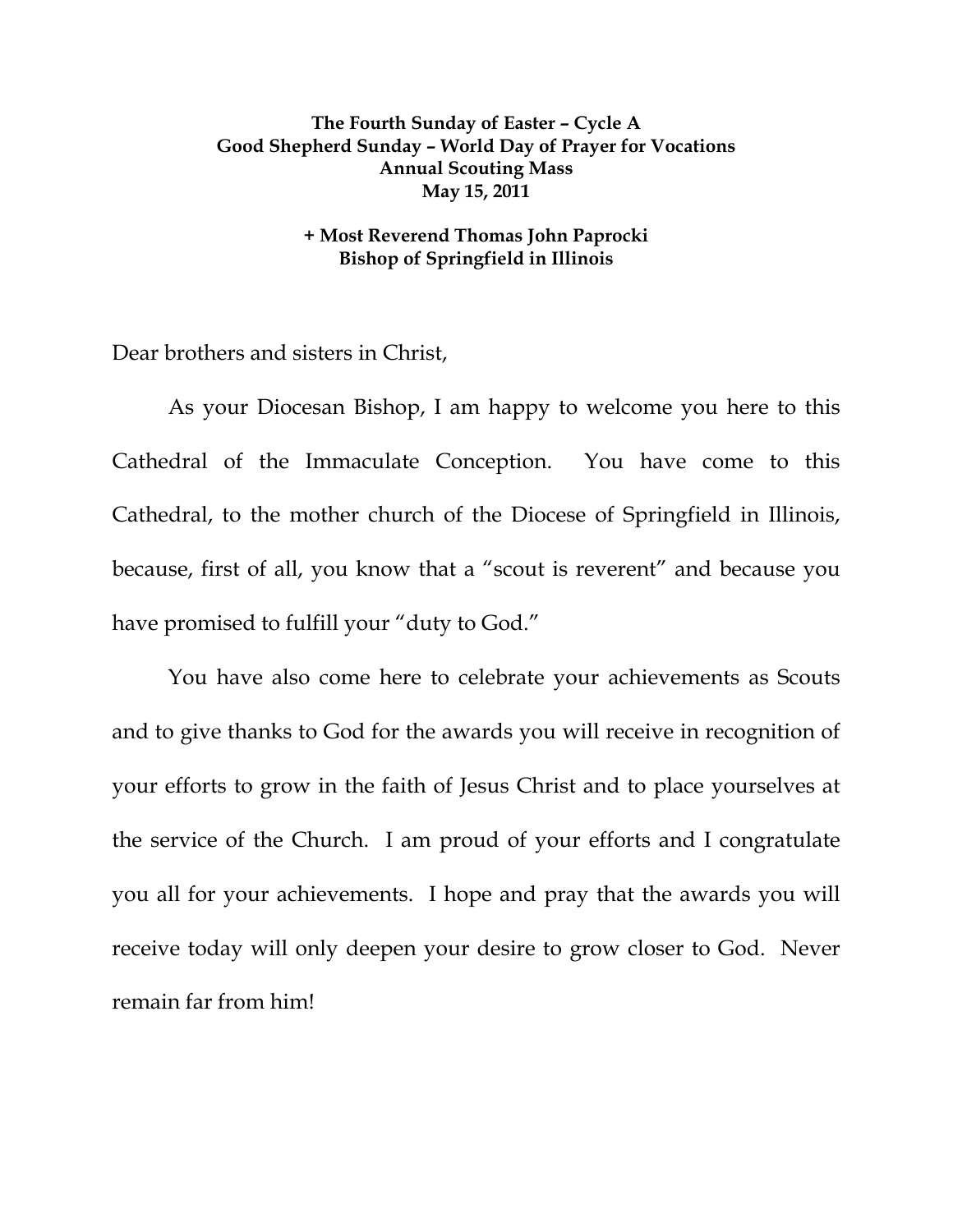Within your various scouting programs you study and work to earn badges and awards as you seek to understand more about the realm of nature. You grow in wonder and amazement at the world around you and you develop an appreciation and a love for it.

The God who created the world with all of its wonders also created you. As you learn more about the world he created you can learn more about him, and by knowing him better you can love him all the more.

He has placed a curiosity within you, a desire to learn more, for this very reason. He wants you to know him and he wants to know you. He created you out of love so that he might love you and that you might love him and be happy with him in this life and in the life to come.

Through scouting you also learn how to be good and patriotic citizens. You learn to treat others with respect and to see the presence of Christ in every person.

In short, through your involvement with scouting you learn from your leaders the skills that will help you succeed in this life and arrive at the life that never ends. For you, scouting is an important way to follow Christ.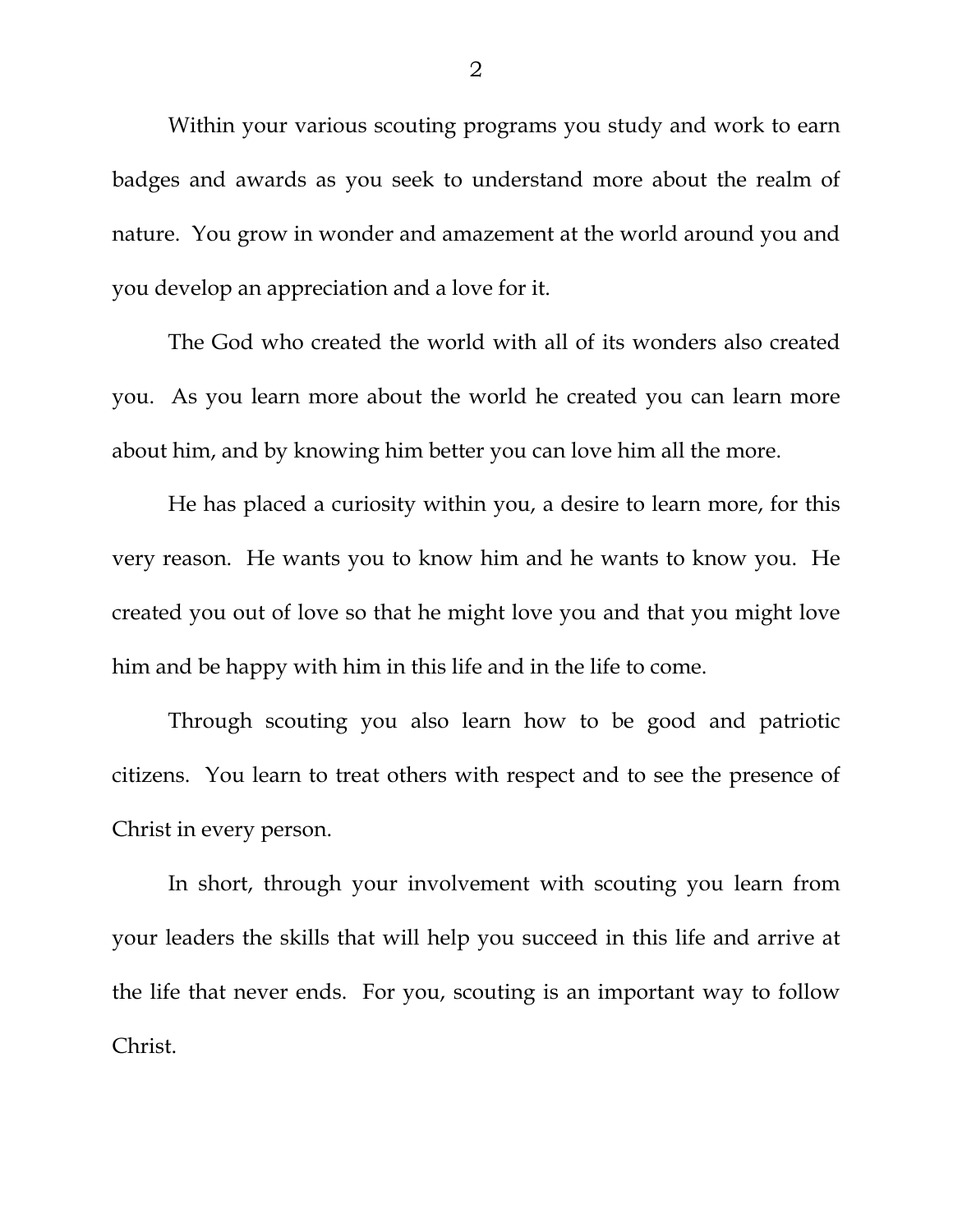Following Christ means trusting in him, even if, at times, we do not understand his ways. Following Christ means that we trust in him, knowing that "he guides me in right paths for his name's sake" (Psalm 23:3). Following Christ means that we listen to him because we want to "dwell in the house of the LORD for years to come" (Psalm 23:6).

 We listen to the voice of Christ because we "recognize his voice" (John 10:4). His voice resonates within our souls and it is sweet (cf. Song of Songs 2:14). We listen to his voice because he walks ahead of us always and shows us the path of which we are to walk, the path that leads us to the happiness we desire to enjoy (cf. John 10:4).

 He says to us today, "Whoever enters through me will be saved, and will come in and go out and find pasture" (John 10:9). In short, by listening to him and living in him we find our joy and peace.

Today we will also celebrate the World Day of Prayer for Vocations. In his message for today, Pope Benedict XVI reminds us that following Christ "means learning to keep our gaze fixed on Jesus, growing close to him, listening to his word and encountering him in the sacraments; it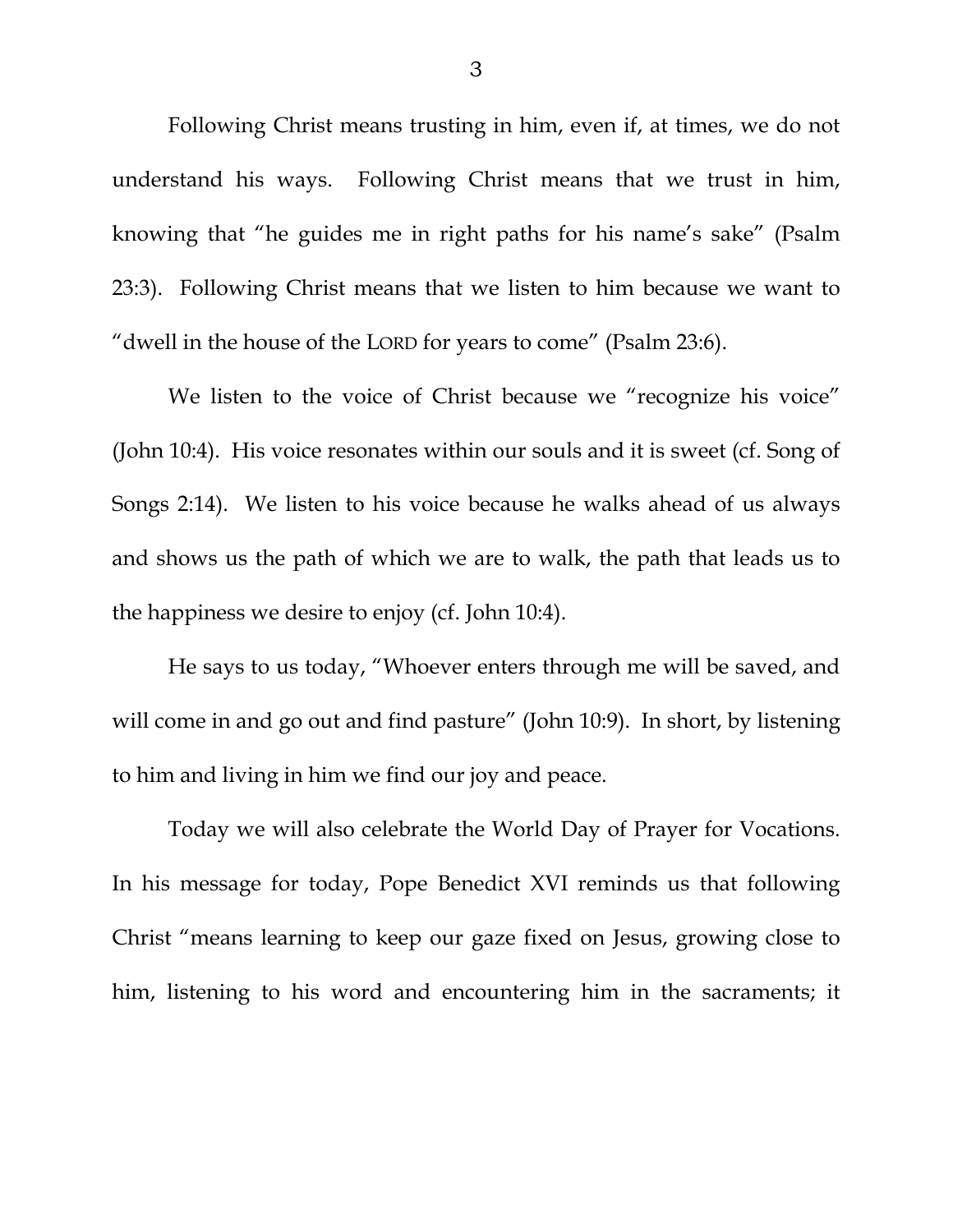means to conform our will to his."1 To conform our will to his we must ask the Lord what he wants us to do with our lives, whether he wants us to live a married life, a priestly life or a consecrated life as a brother or a nun. Each of us has a part to play in helping each other discover the Lord's will for our lives because we are all one in the Body of Christ.

You who are scout leaders have a graced opportunity to help the Lord speak to those whom he calls to the priestly and religious life. We know that "…every moment in the life of the Church community … can be a precious opportunity for awakening in the People of God, and in particular in children and young people, a sense of belonging to the Church and of responsibility for answering the call to priesthood and to religious life by a free and informed decision."2

Many of your scouts possess the personal qualities that are necessary in the lives of priests, brothers and nuns. In your scouting endeavors you see the strengths and weaknesses of each of your scouts and you may well see one or two whom the Lord may be calling to his service in a particular way. Do not be afraid of suggesting to them that the Lord may be calling

 $\overline{a}$ 

<sup>&</sup>lt;sup>1</sup> Pope Benedict XVI, Message for the 48<sup>th</sup> World Day of Prayer for Vocations. <sup>2</sup> *Ibid*.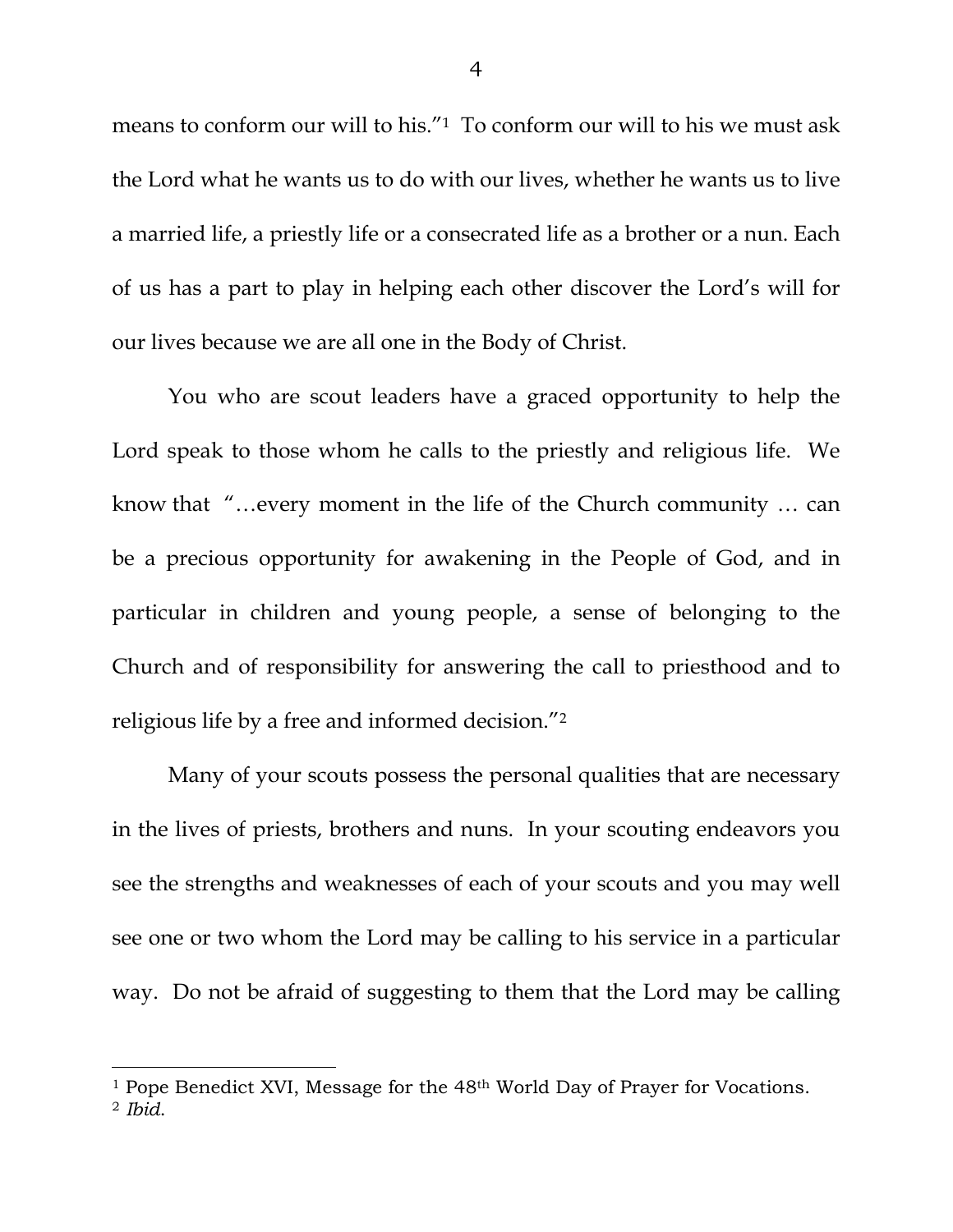them! In the end, the qualities of a good scout are also the qualities of a good priest, brother or nun.

Pope Benedict reminds us that "proposing vocations in the local Church' means having the courage, through an attentive and suitable concern for vocations, to point out this challenging way of following Christ which, because it is so rich in meaning, is capable of engaging the whole of one's life."3

In order to heed the Holy Father's call to everyone in the Church to urge youth to consider becoming priests, it might be helpful to know something about the qualities of those who are being ordained priests this year in the United States. The Center for Applied Research in the Apostolate (CARA), a Georgetown University-based research center conducted a survey of this year's priesthood ordination class. Around a third of those being ordained have a relative who is a priest or a religious. Over half of the class has more than two siblings, with a quarter of those surveyed reporting five or more siblings. The report noted that 21% of those being ordained participated in a World Youth Day before entering the seminary. It added that 70% of the class regularly prayed the rosary,

 $\overline{a}$ 

<sup>3</sup> *Ibid*.